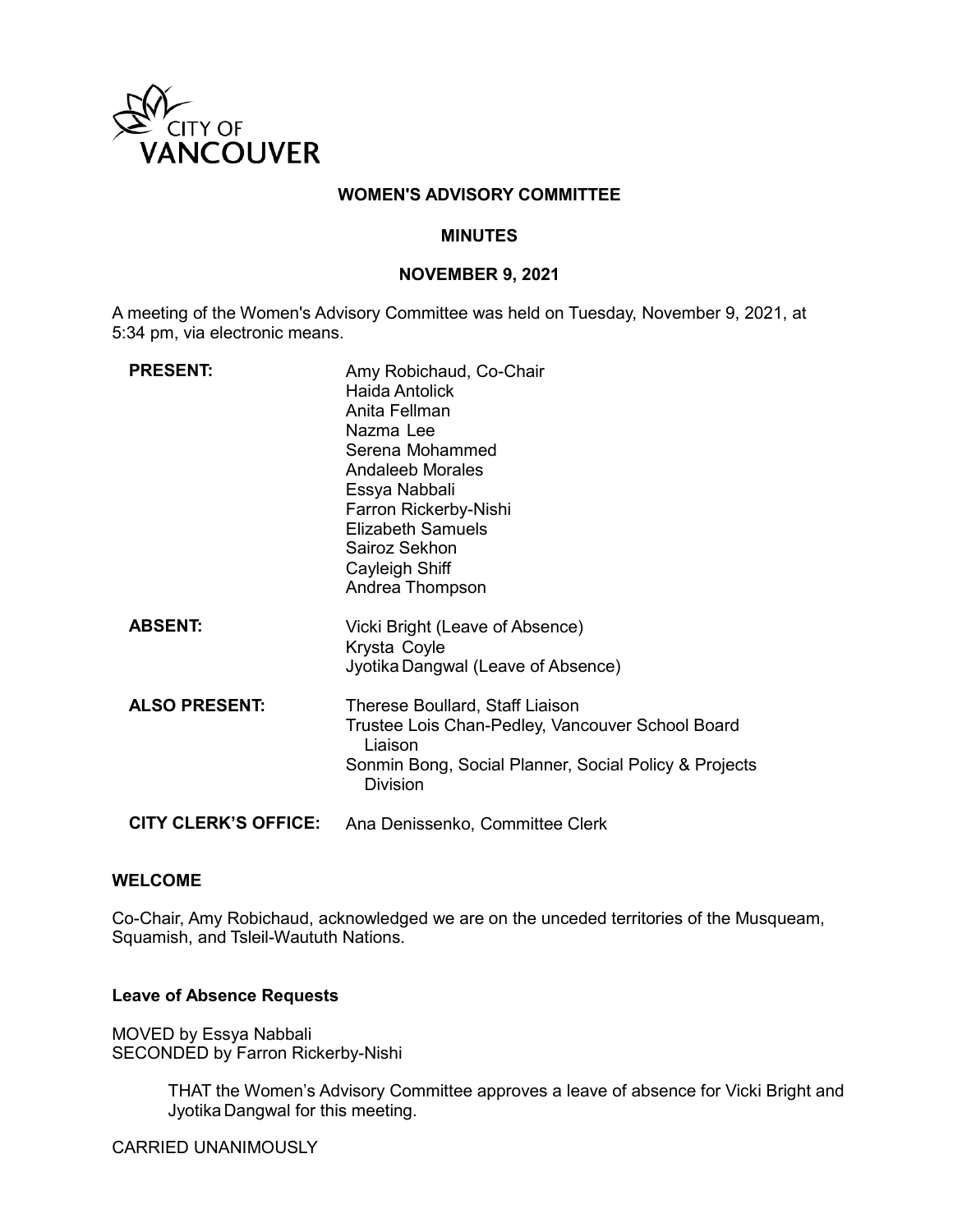# **Approval of Minutes**

MOVED by Serena Mohammed SECONDED by Anita Fellman

> THAT the Women's Advisory Committee approves the Minutes from the meeting of September 7, 2021, as circulated.

CARRIED UNANIMOUSLY

## **1. Presentation: UN Safe Cities and Safe Public Spaces initiative**

Sonmin Bong, Social Planner, Social Policy & Projects Division, acknowledged we are on the unceded territories of the Musqueam, Squamish, and Tsleil-Waututh Nations and provided a presentation on the UN Safe Cities and Safe Public Spaces initiative within the City of Vancouver and responded to questions and comments.

## **2. Work Plan Approval**

Committee members indicated that they would like some extra time to polish the Work Plan for 2022 and agreed to approve it on the first regular meeting of the Committee on January 11, 2022.

#### **3. Subcommittees Updates**

Anita Fellman updated the Committee on the following work of Childcare and Support for Caregivers Subcommittee:

- Subcommittee met with Councillor De Genova to discuss childcare initiatives.
- Subcommittee aims to work with the City of Vancouver to accelerate building of childcare centers.
- Subcommittee recognizes the need to push various stakeholders to increase the childcare within the city of Vancouver.

Farron Rickerby-Nishi provided the Committee with the main objectives of the Creating Safety Subcommittee:

- Respond to the needs of those facing gender-based violence through an intersectional, action-oriented approach.
- Uplift and support voices of local communities and organizations that support women and marginalized genders.
- Support initiatives that take tangible action for MMIWG2S, sex workers, and other marginalized identities.

Farron Rickerby-Nishi indicated that the Subcommittee is seeking ways to establish connections with Council and City staff to work in collaboration with one another on the objectives identified above.

Nazma Lee identified main objectives of the City Planning Subcommittee:

• Utilizing intersectional lens in naming the civic assets.